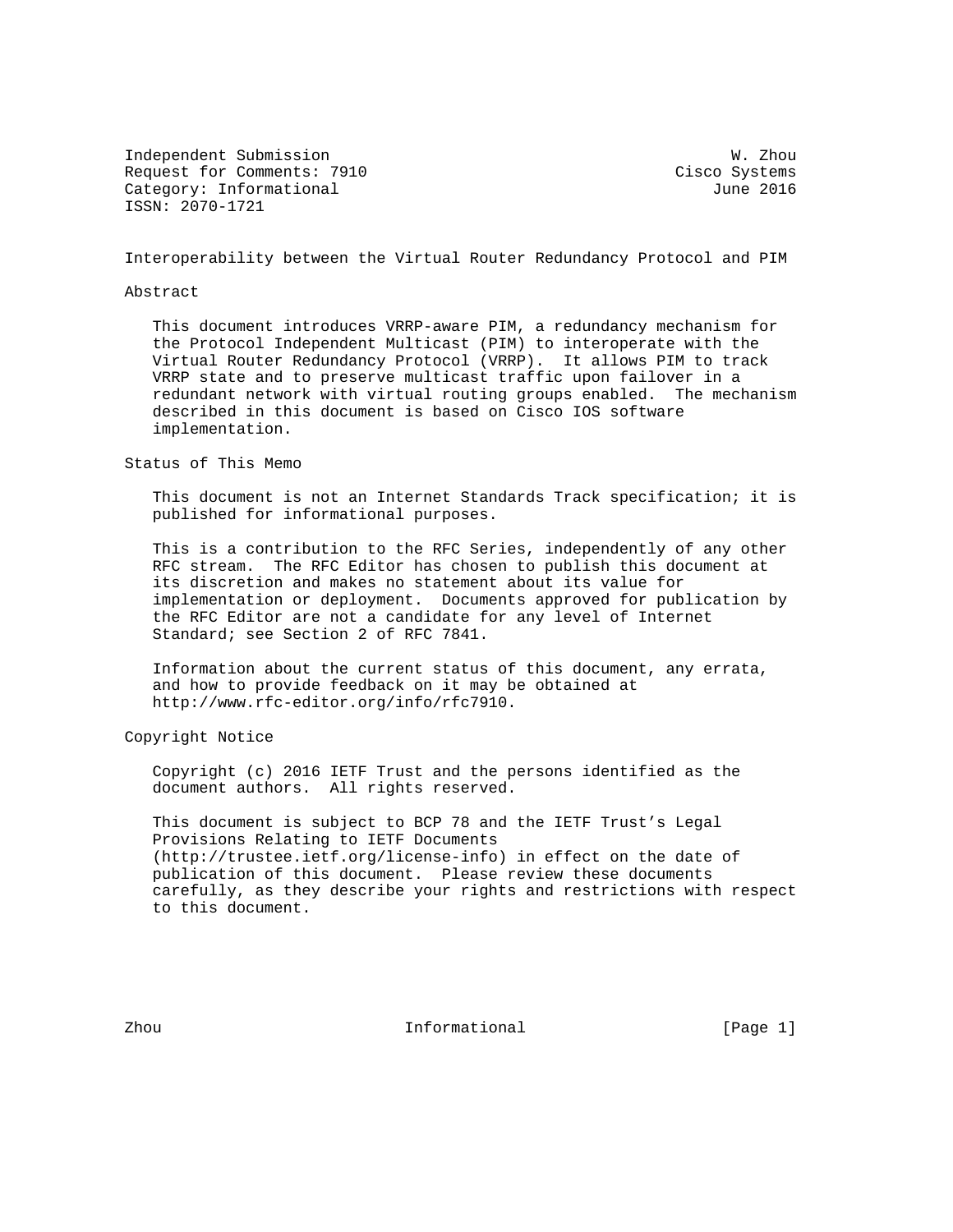Table of Contents

| 2. |                                                    |                |
|----|----------------------------------------------------|----------------|
|    | 3. PIM Assert Metric Auto-Adjustment               | $\overline{4}$ |
|    | $\overline{4}$                                     |                |
|    | 5. Tracking Multiple VRRP Groups on an Interface 5 |                |
|    |                                                    |                |
|    | - 5                                                |                |
|    | - 6                                                |                |
|    |                                                    | - 6            |
|    |                                                    |                |

# 1. Introduction

 The Virtual Router Redundancy Protocol (VRRP) [RFC5798] is a redundancy protocol for establishing a fault-tolerant default router. The protocol establishes a framework between network devices in order to achieve default device failover if the primary devices become inaccessible.

 Protocol Independent Multicast (PIM) [RFC7761] has no inherent redundancy capabilities and its operation is completely independent of VRRP group states. As a result, IP multicast traffic is not necessarily forwarded by the same device that is elected by VRRP. The VRRP-aware PIM feature provides consistent IP multicast forwarding in a redundant network with virtual routing groups enabled.

 In a multi-access segment (such as LAN), the elected PIM designated router (DR) is unaware of the redundancy configuration, and the elected DR and VRRP master router (MR) may not be the same. In order to ensure that the PIM DR is always able to forward a PIM Join/Prune (J/P) message towards Rendezvous Point (RP) or first-hop router, the VRRP MR becomes the PIM DR (if there is only one VRRP group). PIM is responsible for adjusting the DR priority based on the group state. When a failover occurs, multicast states are created on the new MR elected by the VRRP group and the MR assumes responsibility for the routing and forwarding of all the traffic addressed to the VRRP virtual IP address (vIP). This ensures that the PIM DR runs on the same router as the VRRP MR and maintains multicast routing (mroute) states. It enables multicast traffic to be forwarded through the VRRP MR, allowing PIM to leverage VRRP redundancy, avoid potential duplicate traffic, and enable failover, depending on the VRRP states in the router.

Zhou  $\qquad \qquad$  Informational  $\qquad \qquad$  [Page 2]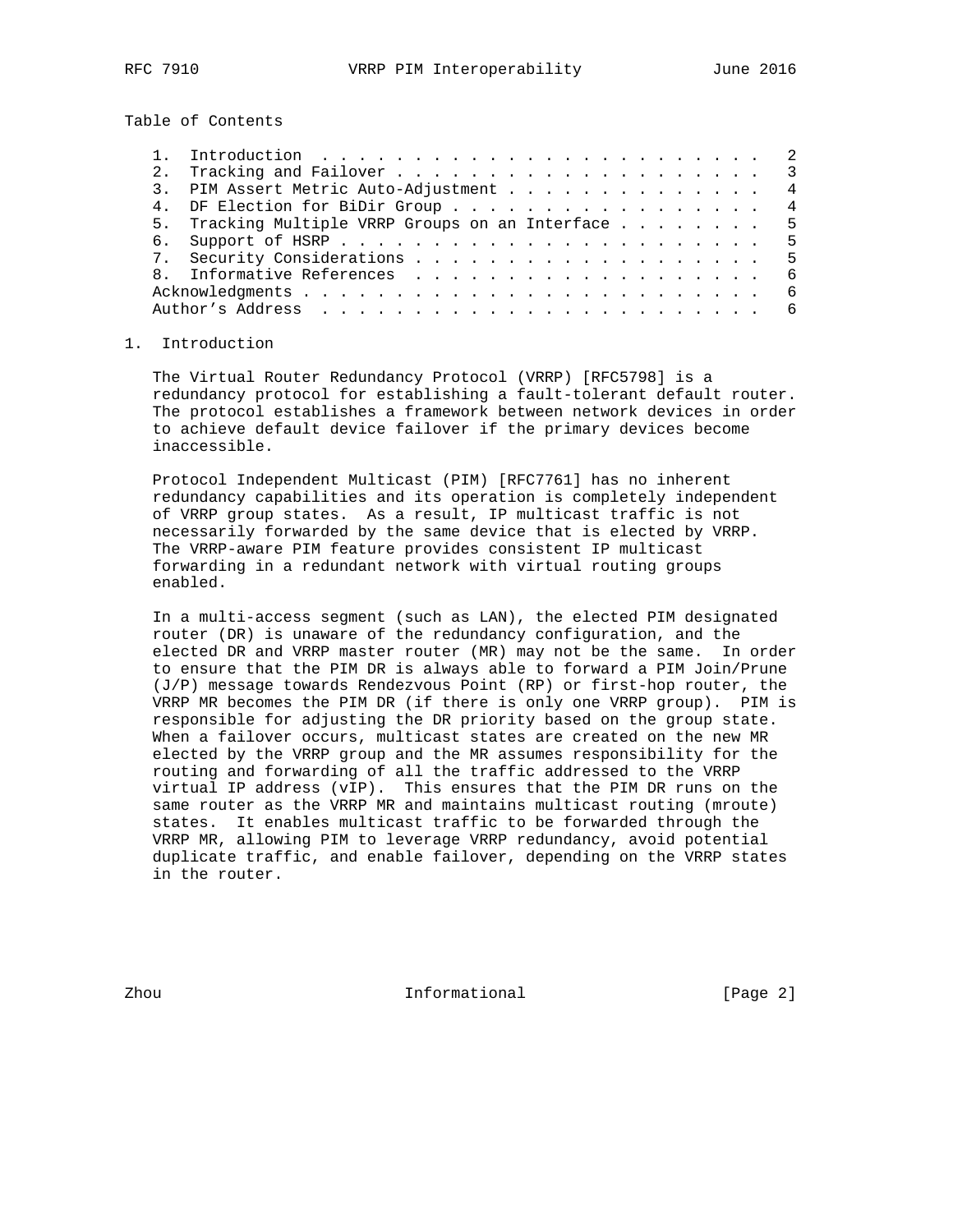This mechanism can be safely deployed into a PIM network without changing the behavior of other routers. When only a specific set of routers enable this feature, a user can configure PIM interfaces to track state-change events of desired VRRP group(s). When a router becomes the VRRP MR, the PIM component applies the user-defined DR priority value to the interface in order to make it PIM DR. Other routers will not break the functionality of this feature, as long as their configured DR priority does not conflict with the participating routers. When deployed in a PIM transit network, downstream routers should configure the static route to use vIP as the next-hop address for PIM J/P messages in order to take advantage of this feature. If dynamic routing is used and the next-hop address is selected by unicast routing information as described in [RFC5294], then these routes cannot leverage the VRRP redundancy and failover mechanism. These downstream routers, however, do not have to support this new feature and there is no additional configuration or coordination required from a manageability point of view. This mechanism does not change any bit on the wire, and it has been implemented on Cisco IOS software.

## 2. Tracking and Failover

 Without the mechanisms described in this document, a PIM component will send PIM J/P messages with the DR's IP address to upstream routers. A GenID (Generation Identifier) in a PIM Hello message is randomly selected when the router boots and remains the same as long as the router is up. A PIM neighbor reboot can easily be detected if its GenID is different from before; in this case, the PIM J/P and RP-Set information can be redistributed to the rebooted neighbor. With the VRRP-aware PIM mechanism enabled, the PIM component listens to the state-change notifications from VRRP and automatically adjusts the priority of the PIM DR based on the VRRP state and ensures the VRRP MR (if there is only one VRRP group) becomes the DR of the LAN. If there are multiple VRRP groups, the DR is determined by the user configured priority value.

 Upon failover, the PIM component triggers communication between upstream and downstream routers in order to create mroute states on the new VRRP MR. The PIM component sends an additional PIM Hello message using the VRRP vIP as the source address for each active VRRP group when a router becomes the VRRP MR. The PIM Hello message with a new GenID will trigger other routers to respond to the VRRP failover event in the same way as the PIM neighbor reboot event as described in [RFC5294]. Specifically, when a downstream router receives this PIM Hello message, it will add the source IP address (in this case the VRRP vIP) into its PIM neighbor list and immediately send triggered PIM J/P messages towards vIP. Upstream routers will process PIM J/P messages based on the VRRP group state.

Zhou 1nformational [Page 3]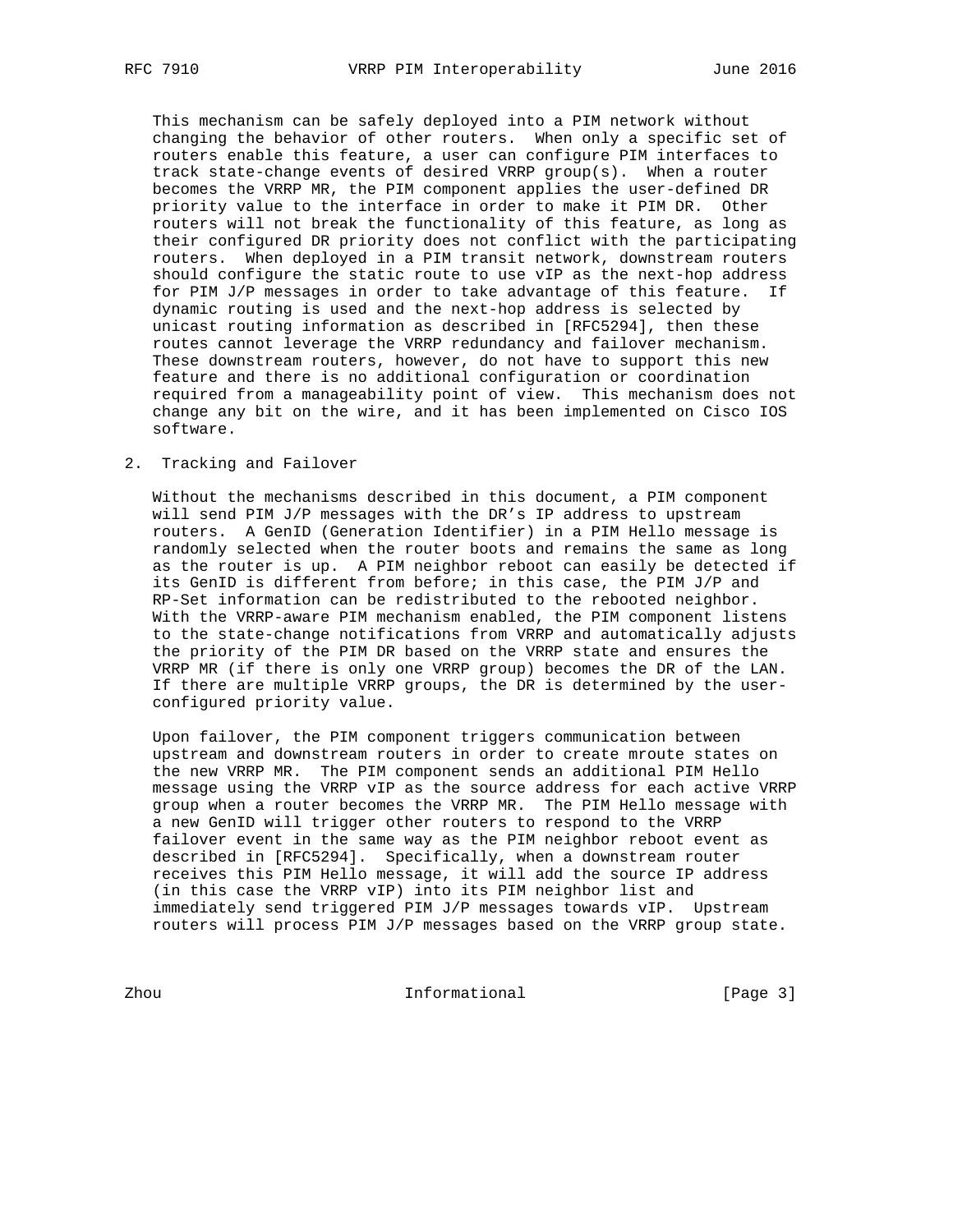If the PIM J/P next-hop address matches the VRRP vIP, only the current VRRP MR will process the PIM J/P messages. This allows all PIM J/P messages to reach the VRRP group vIP and minimizes changes and configurations at the downstream routers.

 Alternatively, the implementation can choose to have all VRRP passive routers maintain mroute states and record the GenID of the current MR. When a passive router becomes the MR, it uses the existing mroute states and the recorded MR GenID in its PIM Hello message. This will avoid resending PIM J/P messages upon failover and will eliminate the requirement of an additional PIM Hello with vIP. There is no change in on-the-wire behavior or in the PIM and VRRP message format.

3. PIM Assert Metric Auto-Adjustment

 It is possible that, after the VRRP MR switches from router A to B, A would still forward multicast traffic, which will result in duplicate traffic. The PIM Assert mechanism will kick in because PIM Assert with redundancy is enabled.

- o If there is only one VRRP group, passive routers will send an arbitrary penalty metric preference (PIM\_ASSERT\_INFINITY - 1) and make MR the Assert winner.
- o If there are multiples VRRP groups configured on an interface, the Assert metric preference will be (PIM\_ASSERT\_INFINITY - 1) if and only if all VRRP groups are in Passive state.
- o If there is at least one VRRP group in Active state, then the original Assert metric preference will be used. That is, the winner will be selected between routers using their real Assert metric preference with at least one active VRRP Group, as if no VRRP is involved.
- 4. DF Election for BiDir Group

 Change to Designated Forwarder (DF) offer/winner metric is handled similarly to PIM Assert handling with VRRP.

- o If there is only one VRRP group, passive routers will send a large penalty metric preference in an offer (PIM\_BIDIR\_INFINITY\_PREF- 1) and make MR the DF winner.
- o If there are multiples VRRP groups configured on an interface, the offer metric preference will be (PIM\_BIDIR\_INFINITY\_PREF- 1) if and only if all VRRP groups are in Passive state.

Zhou Informational [Page 4]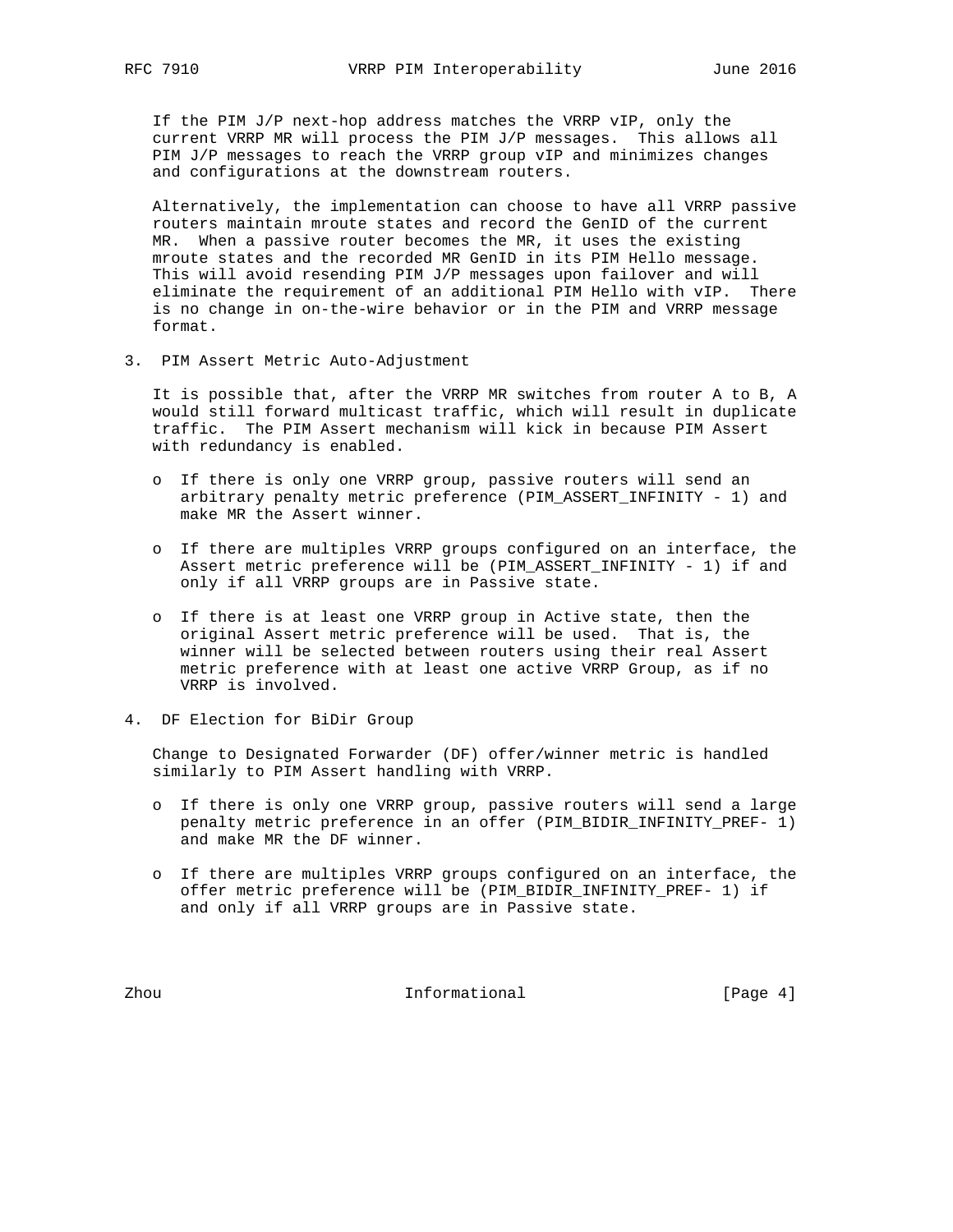- o If there is at least one VRRP group in Active state, then the original offer metric preference to RP will be used. That is, the winner will be selected between routers using their real offer metric, as if no VRRP is involved.
- 5. Tracking Multiple VRRP Groups on an Interface

 A user can configure a PIM component to track more than one VRRP groups on an interface. This allows other applications to exploit PIM/VRRP interoperability to achieve various goals (e.g., load balancing). Since each VRRP group that is configured on an interface could be in different states at any moment, the DR priority is adjusted. The PIM Assert metric and PIM BiDir DF metric should be adjusted if and only if all VRRP groups that are configured on an interface are in Passive (non-Active) states to ensure that interfaces with all-passive VRRP groups do not win DR, Assert, and DF election. In other words, the DR, Assert, and DF winners will be elected among the interfaces with at least one active VRRP group.

6. Support of HSRP

 Although there are differences between VRRP and the Hot Standby Router Protocol (HSRP) [RFC2281] -- including the number of backup (standby) routers, virtual IP address, and timer intervals -- the proposed scheme can also enable HSRP-aware PIM with similar failover and the tracking mechanism described in this document.

7. Security Considerations

 The proposed tracking mechanism does not discuss adding authentication to the protocols and introduces no new negative impact or threats on security to PIM in either SSM (Source-Specific Multicast) or ASM (Any-Source Multicast) mode. Note that VRRP messages from malicious nodes could cause unexpected behaviors such as multiple MRs and PIM DRs, which are associated with VRRP-specific security issues. To mitigate the vulnerability of frequent VRRP and PIM DR state change from malicious attack, an implementation can choose to enable VRRP preemption such that a higher-priority VRRP backup router does not take over for a lower-priority MR; this will reduce the state-change notifications to a PIM component and subsequent mroute state changes. Detailed analysis of PIM and VRRP security is provided in [RFC5294] and [RFC5798].

Zhou **Informational** [Page 5]